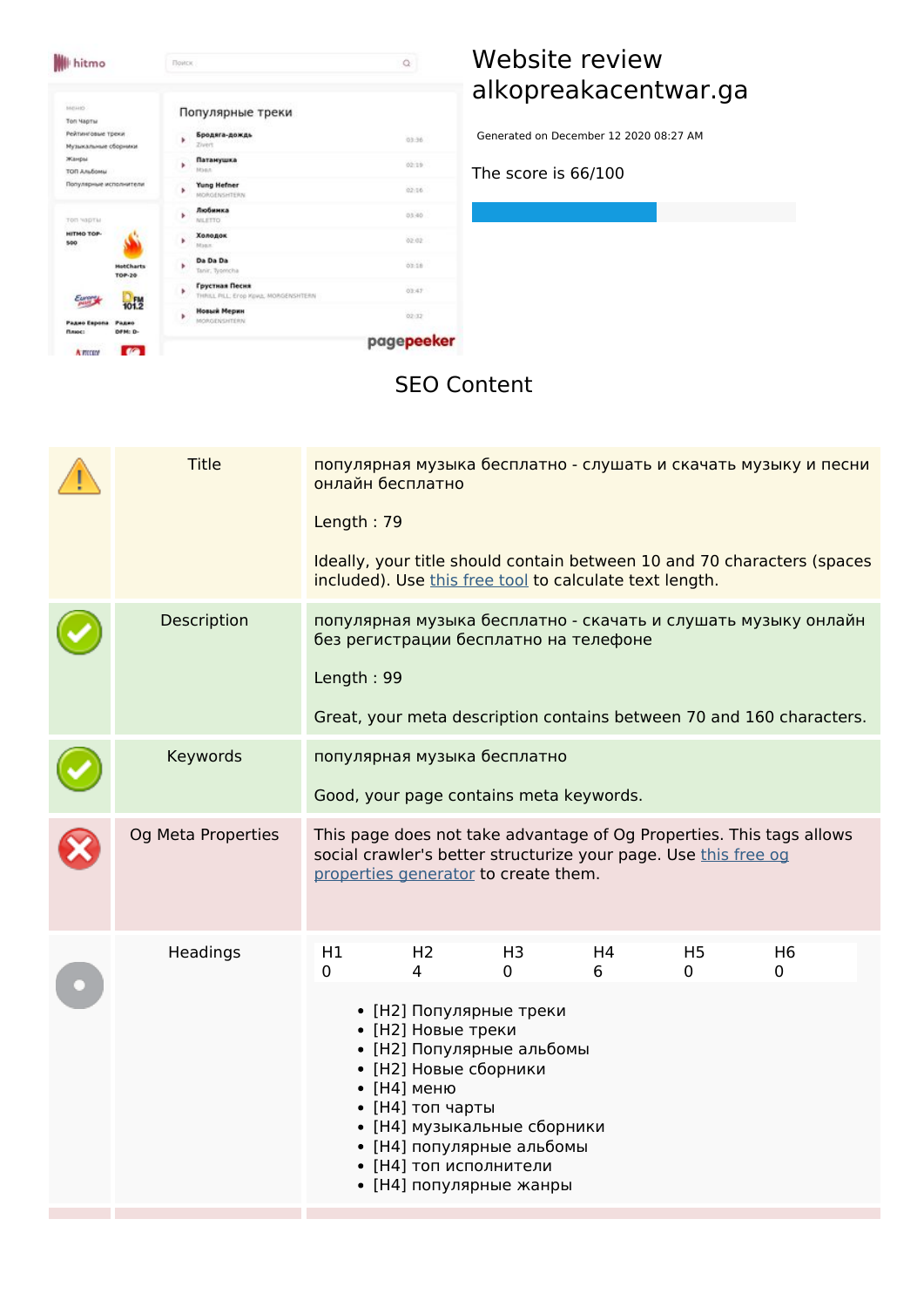#### **SEO Content**

| Images                 | We found 3 images on this web page.<br>1 alt attributes are empty or missing. Add alternative text so that<br>search engines can better understand the content of your images. |
|------------------------|--------------------------------------------------------------------------------------------------------------------------------------------------------------------------------|
| <b>Text/HTML Ratio</b> | Ratio: 42%<br>Ideal! This page's ratio of text to HTML code is between 25 and 70<br>percent.                                                                                   |
| Flash                  | Perfect, no Flash content has been detected on this page.                                                                                                                      |
| <b>Iframe</b>          | Great, there are no Iframes detected on this page.                                                                                                                             |

#### **SEO Links**

| <b>URL Rewrite</b>                | Good. Your links looks friendly!                         |
|-----------------------------------|----------------------------------------------------------|
| Underscores in the<br><b>URLs</b> | Perfect! No underscores detected in your URLs.           |
| In-page links                     | We found a total of 1 links including 0 link(s) to files |
| <b>Statistics</b>                 | External Links: noFollow 0%                              |
|                                   | External Links: Passing Juice 100%                       |
|                                   | Internal Links 0%                                        |

#### **In-page links**

| Anchor             | <b>Type</b> | Juice         |
|--------------------|-------------|---------------|
| <u>Im-Music.ru</u> | External    | Passing Juice |

## **SEO Keywords**



Keywords Cloud  $MyzbKa$  песни музыки для музыку популярные онлайн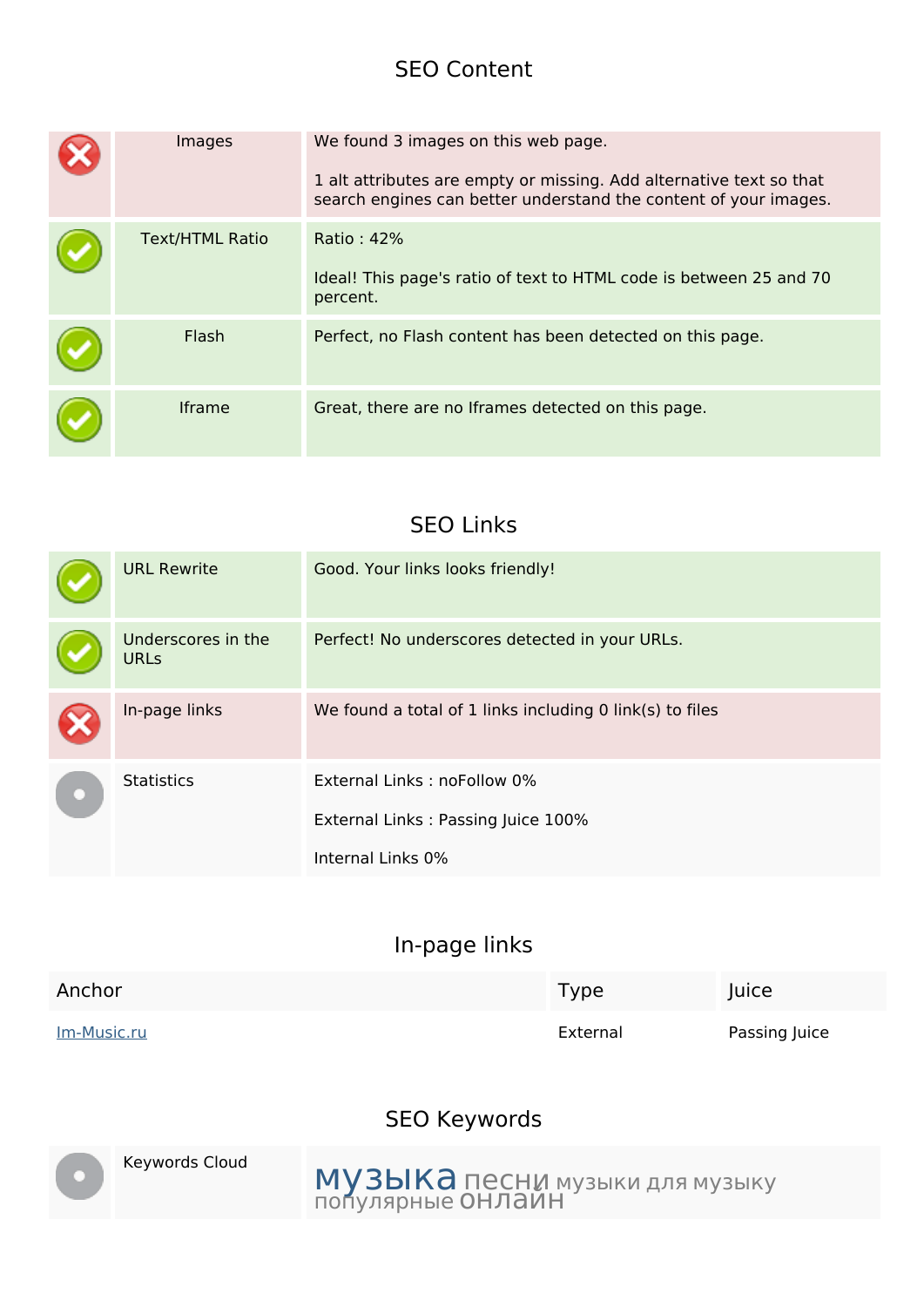## **SEO Keywords**

# бесплатно

популярная скачать

## **Keywords Consistency**

| Keyword    | Content | Title | Keywords | Description | Headings |
|------------|---------|-------|----------|-------------|----------|
| бесплатно  | 44      |       |          |             | ×        |
| музыка     | 41      | dia 1 |          |             |          |
| популярная | 25      |       |          |             | ×        |
| онлайн     | 22      | سه    | ×        | ₩           | ×        |
| песни      | 22      |       | ×        | ×           | ×        |

# **Usability**

| Url                | Domain: alkopreakacentwar.ga<br>Length: $20$      |
|--------------------|---------------------------------------------------|
| Favicon            | Great, your website has a favicon.                |
| Printability       | We could not find a Print-Friendly CSS.           |
| Language           | Good. Your declared language is ru.               |
| <b>Dublin Core</b> | This page does not take advantage of Dublin Core. |

#### **Document**

| Doctype  | HTML 5                                   |
|----------|------------------------------------------|
| Encoding | Perfect. Your declared charset is UTF-8. |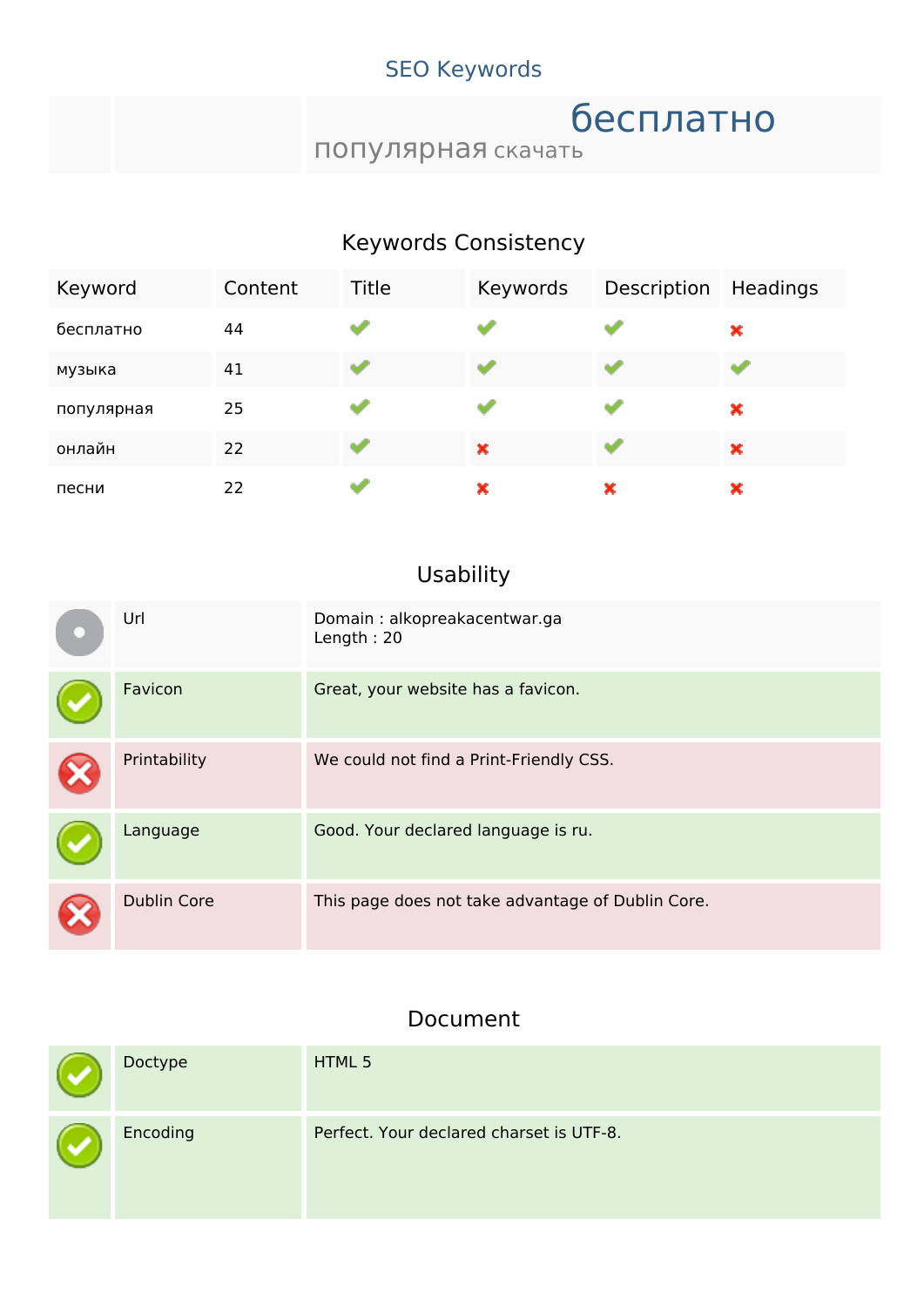#### **Document**

| <b>W3C Validity</b>    | Errors: 2<br>Warnings: 1                                                                                                                                                                                                                                             |  |  |
|------------------------|----------------------------------------------------------------------------------------------------------------------------------------------------------------------------------------------------------------------------------------------------------------------|--|--|
| <b>Email Privacy</b>   | Great no email address has been found in plain text!                                                                                                                                                                                                                 |  |  |
| <b>Deprecated HTML</b> | Great! We haven't found deprecated HTML tags in your HTML.                                                                                                                                                                                                           |  |  |
| <b>Speed Tips</b>      | Excellent, your website doesn't use nested tables.<br>Too bad, your website is using inline styles.<br>×<br>Great, your website has few CSS files.<br>Perfect, your website has few JavaScript files.<br>Too bad, your website does not take advantage of gzip.<br>× |  |  |

# **Mobile**

|  | <b>Mobile Optimization</b> | × | Apple Icon        |
|--|----------------------------|---|-------------------|
|  |                            | ✔ | Meta Viewport Tag |
|  |                            |   | Flash content     |

# **Optimization**

| <b>XML Sitemap</b> | Great, your website has an XML sitemap.<br>http://alkopreakacentwar.ga/sitemap.xml<br>https://alkopreakacentwar.ga/sitemap.xml                                                                                                                                                         |
|--------------------|----------------------------------------------------------------------------------------------------------------------------------------------------------------------------------------------------------------------------------------------------------------------------------------|
|                    |                                                                                                                                                                                                                                                                                        |
| Robots.txt         | http://alkopreakacentwar.ga/robots.txt                                                                                                                                                                                                                                                 |
|                    | Great, your website has a robots.txt file.                                                                                                                                                                                                                                             |
| Analytics          | Missing<br>We didn't detect an analytics tool installed on this website.<br>Web analytics let you measure visitor activity on your website. You<br>should have at least one analytics tool installed, but It can also be<br>good to install a second in order to cross-check the data. |